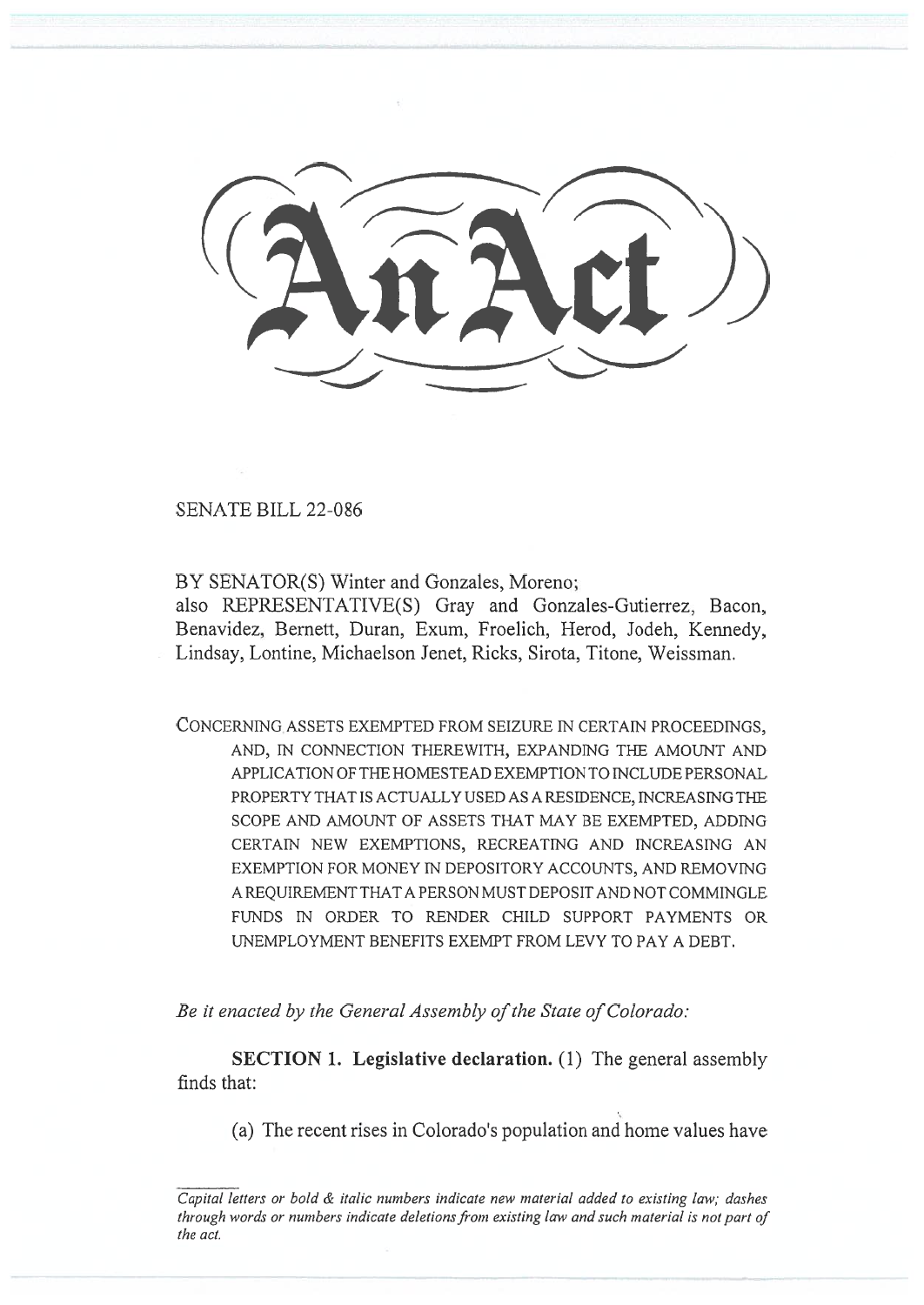made it more difficult for people to find affordable housing;

(b) This housing crisis affects a wide swath of the population, putting more pressure on family budgets;

(c) The higher cost of housing has forced many of Colorado's aging and less-wealthy individuals to reside in unconventional housing, including tiny homes; recreational vehicles, campers, and other vehicles; boats and other vessels; and other types of real and personal property;

(d) Unfortunately, individuals residing in such unconventional housing do not enjoy protection from creditors under Colorado's homestead exemption law because Colorado's definition of a "homestead" applies to real property and to mobile homes, manufactured homes, trailers, and trailer coaches but not to other types of unconventional housing; and

(e) When creditors acquire and dispose of property that serves as unconventional housing, the residents of such housing are often left homeless.

(2) The general assembly also finds that:

(a) Section 1 of article XVIII of the state constitution requires the general assembly to pass liberal homestead and exemption laws;

(b) Colorado courts have expressed a policy of broad and liberal interpretation of the homestead exemption;

(c) In 1982, with the enactment of Senate Bill 82-27, and in 1983, with the enactment of House Bill 83-1428, the general assembly expanded the homestead exemption to apply to mobile homes and manufactured homes, respectively;

(d) In 2000, with the enactment of Senate Bill 00-003, the general assembly again expanded the homestead exemption to include trailers and trailer coaches; and

(e) Nonetheless, in 2016, in the case of In re Romero, the United States district court for the district of Colorado declined to interpret Colorado's homestead exemption as applying to unconventional dwellings

PAGE 2-SENATE BILL 22-086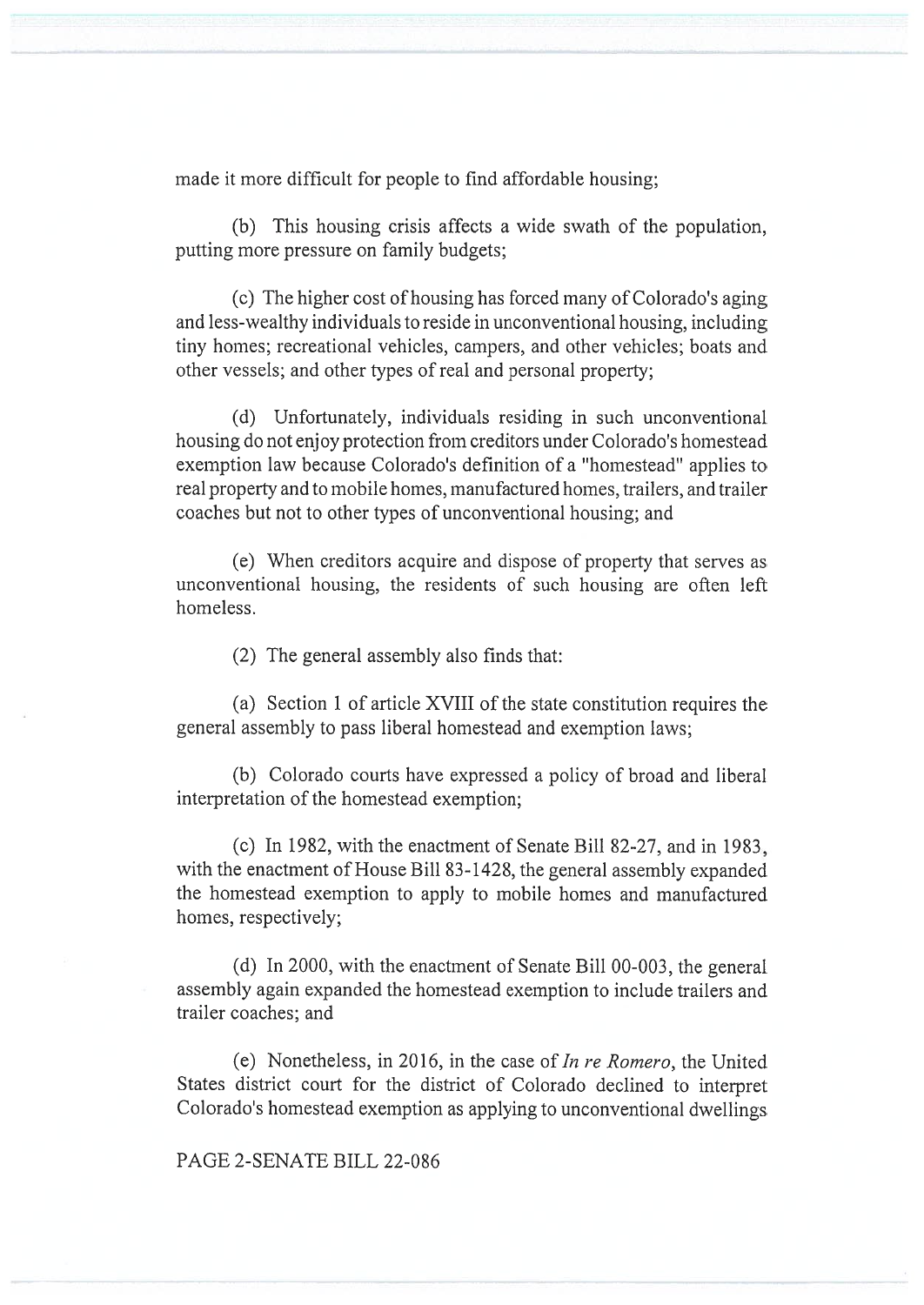and sleeping quarters that are not specifically described in the homestead exemption statute.

(3) The general assembly also finds that:

(a) The original purpose of the homestead exemption was to protect an amount of equity that is required to keep a roof over a family's head;

(b) The increase in the cost of homes has left the current homestead exemption outdated;

(c) For many individuals, home ownership is the cornerstone of the American dream, yet as of November 5, 2021, the typical home value in the United States is \$316,368, according to Zillow, and this value is seasonally adjusted and includes only the middle-price tier of homes;

(d) Of course, home values are not uniform across the country, and in some states a typical home costs far more than the national average. According to Zillow, the value of a typical single-family home in Colorado is \$442,766, which is higher than the national average as reported by Microsoft's MS Money app.

(e) Based on these figures, Colorado's statutory homestead exemption amount of \$75,000 protects only about 17% of the value of the typical Colorado home and about 24% for homeowners who are elderly or disabled; and

(f) According to the Denver Metro Association of Realtors, the median closing price of a home in the Denver metro area was \$543,000 for November 2021.

(4) The general assembly therefore declares that it is in the best interests of residents of the state for the general assembly to:

(a) Increase the amount of the homestead exemption;

(b) Expand the definition of "homestead" to expressly include a broad range of real and personal property when such property is actually used as a dwelling or place of residence;

PAGE 3-SENATE BILL 22-086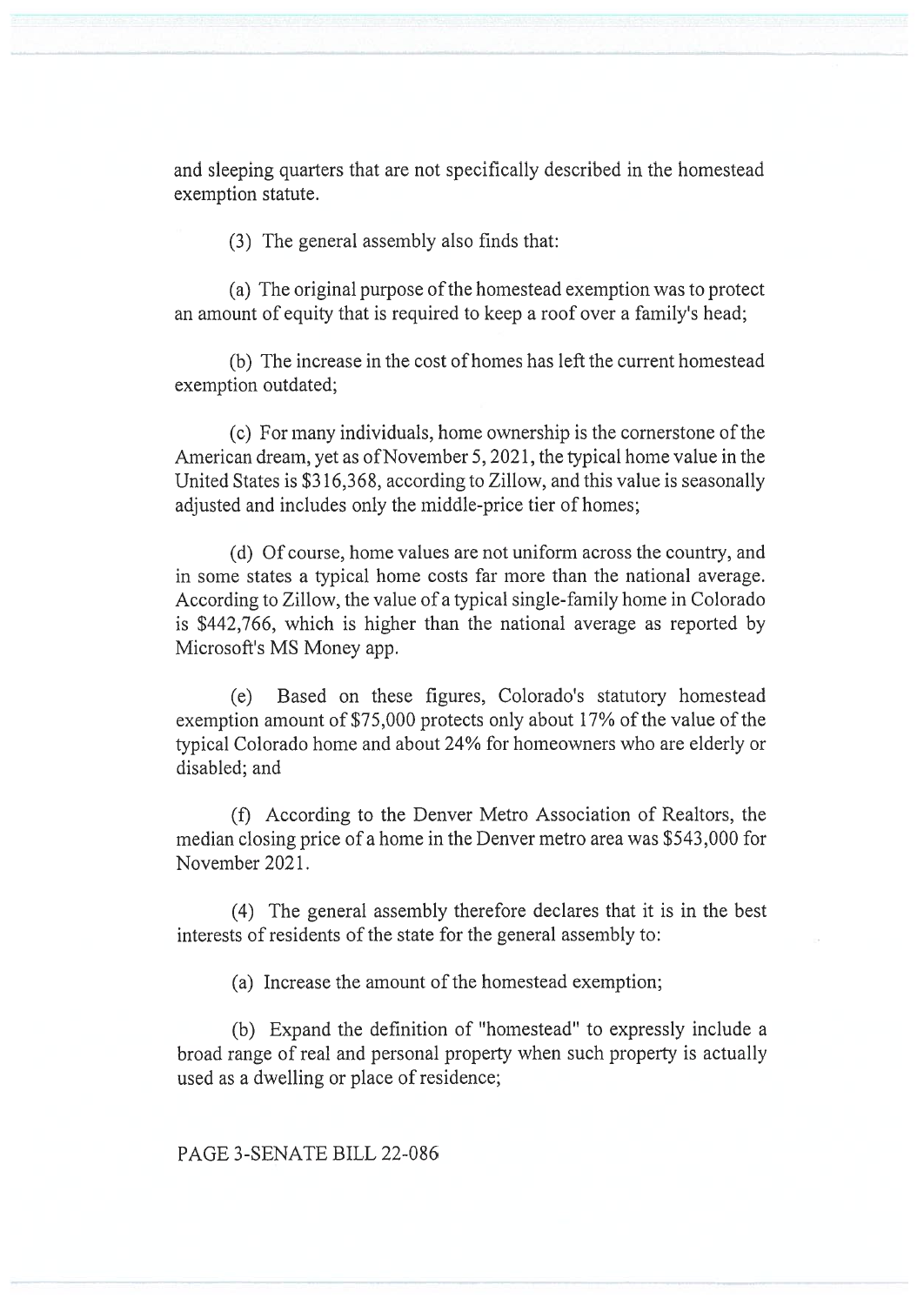(c) Increase the maximum amounts of existing exemptions for depository accounts and certain types of property; and

(d) Create new exemptions for:

(I) Firearms and hunting and fishing equipment;

(II) Economic impact payments;

(III) Health savings accounts; and

(IV) Money placed into a life expectancy set-aside account or similar reserve fund, escrow, or impound account, which money is derived from reverse mortgage proceeds that are designated for specific uses.

(e) Remove the requirement that a person not commingle funds in order to claim an exemption for child support payments or unemployment benefits.

SECTION 2. In Colorado Revised Statutes, amend 38-41-201 as follows:

38-41-201. Homestead exemption - definitions. (1) Every homestead in the state of Colorado shall be IS exempt from execution and attachment arising from any debt, contract, or civil obligation not exceeding in actual cash value in excess of any liens or encumbrances on the homesteaded property in existence at the time of any levy of execution thereon:

(a) The sum of seventy-five TWO HUNDRED FIFTY thousand dollars if the homestead is occupied as a home by an owner thereof or an owner's family; or

(b) The sum of one hundred-five THREE HUNDRED FIFTY thousand dollars if the homestead is occupied as a home by an elderly or disabled owner WHO IS ELDERLY OR DISABLED, an elderly or disabled spouse of an owner OWNER'S SPOUSE WHO IS ELDERLY OR DISABLED, or an elderly or disabled dependent of an owner OWNER'S DEPENDENT WHO IS ELDERLY OR DISABLED.

PAGE 4-SENATE BILL 22-086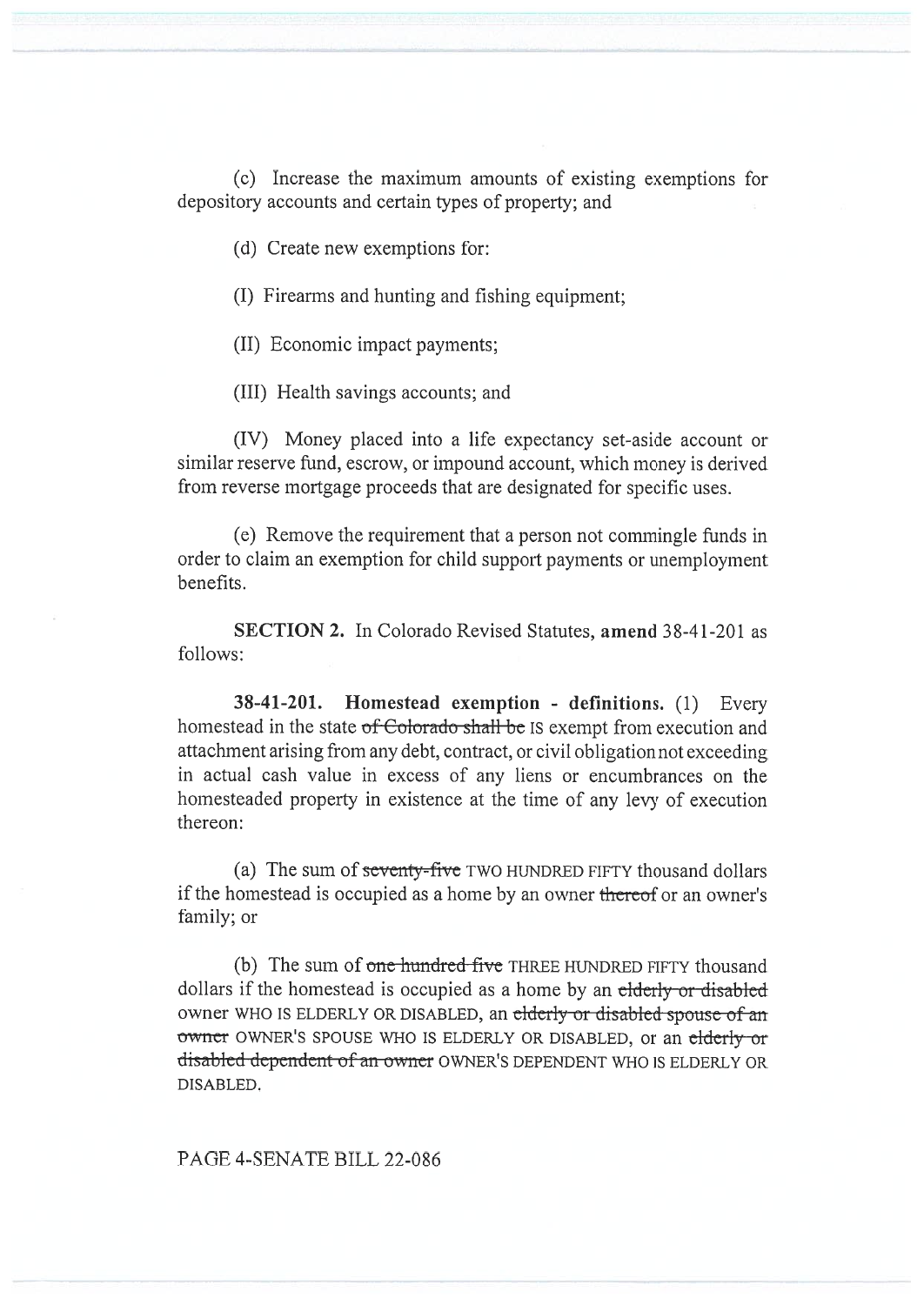(2) As used in this section, unless the context otherwise requires:

(a) "Disabled owner", "disabled spouse", or "disabled dependent" "DISABLED" means an owner, spouse, or dependent who has HAVING a physical or mental impairment that is disabling and that, because of other factors such as age, training, experience, or social setting, substantially precludes the owner, spouse, or dependent PERSON from engaging in a useful occupation as a homemaker, a wage earner, or a self-employed person in any employment that exists in the community and for which he or she THE PERSON has competence.

(b) "Elderly" owner", "elderly spouse", or "elderly dependent" "ELDERLY" means an owner, spouse, or dependent who is sixty years of age or older.

SECTION 3. In Colorado Revised Statutes, amend 38-41-205 as follows:

38-41-205. Of what homestead may consist. (1) The homestead mentioned in this part 2 may consist of:

(a) A DWELLING, AS DEFINED IN SECTION 38-41-201.7;

(b) A house and lot or lots, INCLUDING MANUFACTURED HOMES, MOBILE HOMES, TRAILERS, AND TRAILER COACHES, AS SET FORTH IN SECTION 38-41-201.6; or

(c) of A farm consisting of any number of acres.

SECTION 4. In Colorado Revised Statutes, add 38-41-201.7 as follows:

38-41-201.7. Definition of "dwelling" - personal property included. (1) As USED IN THIS PART 2, UNLESS THE CONTEXT OTHERWISE REQUIRES, "DWELLING" MEANS CONVENTIONAL HOUSING AND PERSONAL PROPERTY THAT IS ACTUALLY USED AS A RESIDENCE, INCLUDING:

(a) A VEHICLE, AS DEFINED IN SECTION 42-1-102 (112), INCLUDING ANY TRAILER, AS DEFINED IN SECTION 42-1-102 (105);

PAGE 5-SENATE BILL 22-086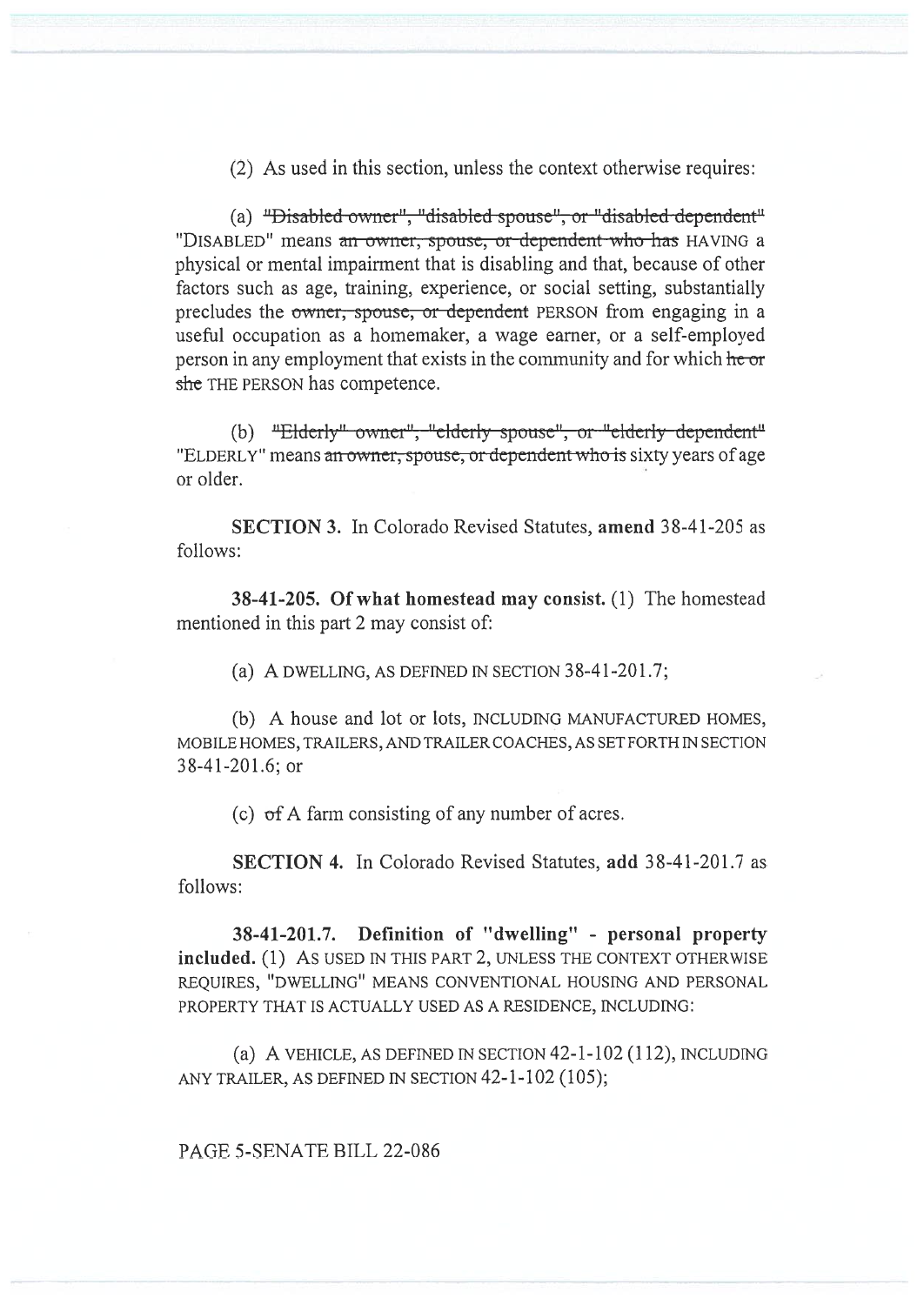(b) A VESSEL, AS DEFINED IN SECTION  $33-13-102(5)$ ;

(c) A CAMPER COACH, AS DEFINED IN SECTION  $42-1-102(13)$ ;

(d) MOUNTED EQUIPMENT, AS DEFINED IN SECTION 42-1-102 (60);

(e) A RAILWAY CAR;

(f) A SHIPPING OR CARGO CONTAINER OR SHED;

(g) A YURT; AND

(h) A TINY HOME, WHETHER MOVABLE ON WHEELS OR STATIONARY ON A FOUNDATION.

SECTION 5. In Colorado Revised Statutes, amend 38-41-207 as follows:

38-41-207. Proceeds exempt - bona fide purchaser. (1) THE FOLLOWING PROCEEDS ARE EXEMPT FROM EXECUTION OR ATTACHMENT FOR A PERIOD OF THREE YEARS AFTER RECEIPT IF THE PERSON ENTITLED TO THE EXEMPTION KEEPS THE EXEMPTED PROCEEDS SEPARATE AND APART FROM OTHER MONEY SO THAT THE PROCEEDS MAY BE ALWAYS IDENTIFIED:

(a) The proceeds from the exempt amount under this part 2, in the event the property is sold by the owner; or

(b) The proceeds from such A sale OF HOMESTEAD PROPERTY under section 38-41-206 paid to the owner of the property or person entitled to the homestead; shall-be-exempt from execution or attachment for a period of two-years after such sale if the person-entitled to such exemption keeps the exempted-proceeds-separate and apart-from-other-moneys-so-that-the-same may be always identified. OR

(c) THE PROCEEDS FROM INSURANCE COVERING DESTRUCTION OF HOMESTEAD PROPERTY HELD FOR USE IN RESTORING OR REPLACING THE HOMESTEAD PROPERTY, UP TO THE AMOUNT SPECIFIED IN THIS SECTION.

(2) If the person receiving such THE proceeds uses said THE proceeds in the acquisition of other property for a home, there shall be

PAGE 6-SENATE BILL 22-086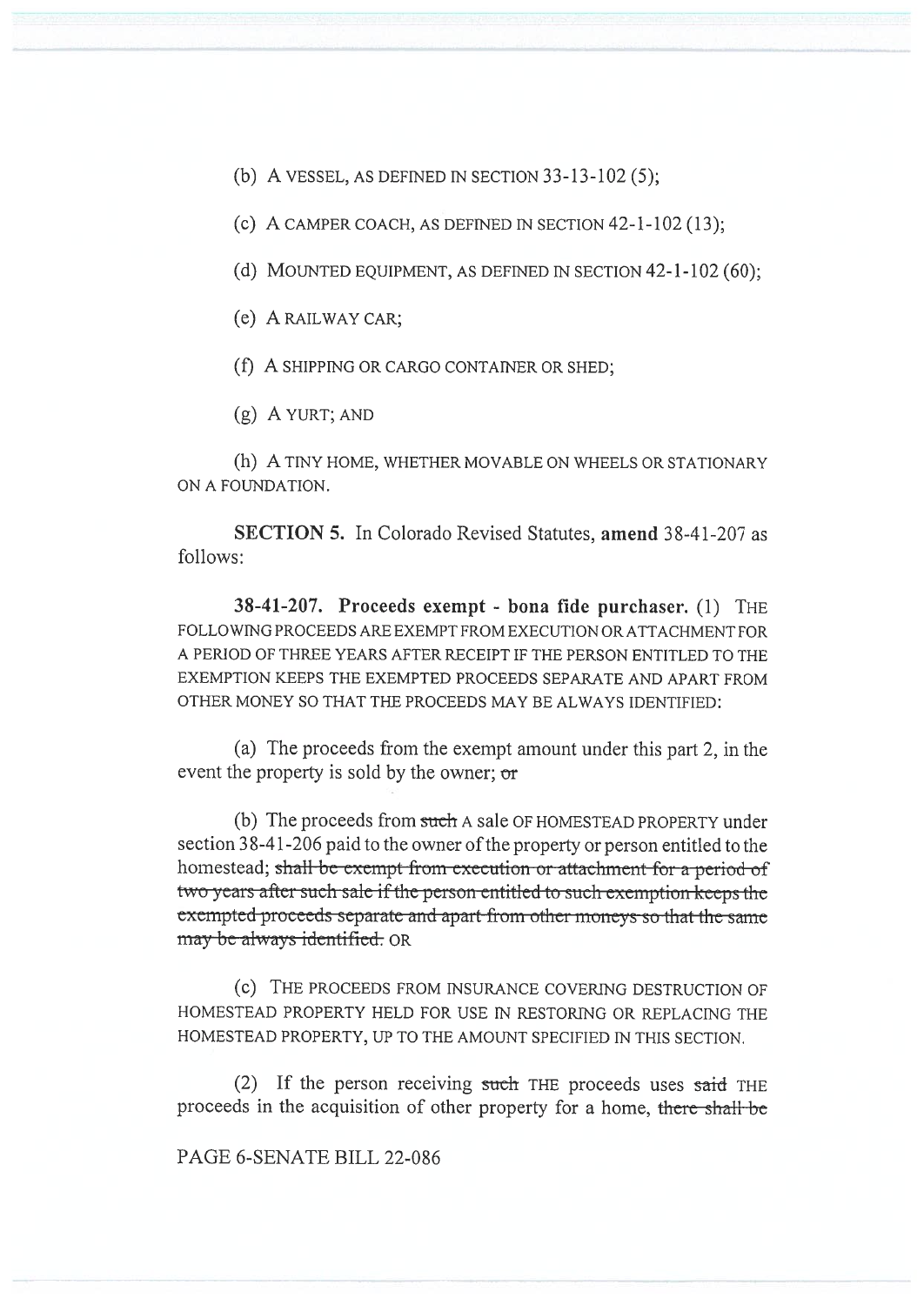carried-over to the new property the same homestead exemption to which the owner was entitled on the property sold Such CARRIES OVER TO THE NEW PROPERTY. THE homestead exemption shall IS not be valid as against one A PERSON entitled to a vendor's lien or the holder of a purchase money mortgage against said THE new property.

SECTION 6. In Colorado Revised Statutes, 13-54-102, amend  $(1)(e)$ ,  $(1)(g)$ ,  $(1)(i)$ ,  $(1)(i)(I)$ ,  $(1)(j)(II)(A)$ ,  $(1)(o)$ ,  $(1)(s)$ ,  $(1)(u)$ ,  $(1)(v)$ ,  $(1)(w)$ , and  $(3)$ ; and  $add (1)(x)$ ,  $(1)(y)$ ,  $(1)(z)$ , and  $(6)$  as follows:

13-54-102. Property exempt - commingled exempt and nonexempt assets - definitions. (1) The following property is exempt from levy and sale under writ of attachment or writ of execution:

(e) The household goods owned and used by the debtor or the debtor's dependents to the extent of three SIX thousand dollars in value;

(g) (I) Except as otherwise provided in subparagraph  $(H)$  of this  $\frac{\text{parameter}}{\text{g}}$  SUBSECTION (1)(g)(II) OF THIS SECTION, in the case of every debtor engaged in agriculture as the debtor's principal occupation, including but not limited to farming, ranching, and dairy production OR the raising of livestock or poultry, THE FOLLOWING, IN THE AGGREGATE VALUE OF ONE HUNDRED THOUSAND DOLLARS:

(A) All livestock, poultry, or other animals;

(B) All crops, dairy products, and agricultural products grown, raised, or produced; and

(C) All tractors, farm implements, trucks used in agricultural operations, harvesting equipment, seed, and agricultural machinery and tools. in the aggregate value of fifty thousand dollars:

(II) Only one exemption in the aggregate value of fifty ONE HUNDRED thousand dollars shall be IS allowed for a debtor and his or her THE DEBTOR's spouse under subparagraph  $(I)$  of this paragraph  $(g)$ SUBSECTION  $(1)(g)(I)$  OF THIS SECTION. In the event that property is claimed as exempt by a debtor or his or her THE DEBTOR's spouse under subparagraph (I) of this paragraph  $(g)$  SUBSECTION  $(1)(g)(I)$  OF THIS SECTION, no exemption shall be IS allowed for such THE debtor or his or her

PAGE 7-SENATE BILL 22-086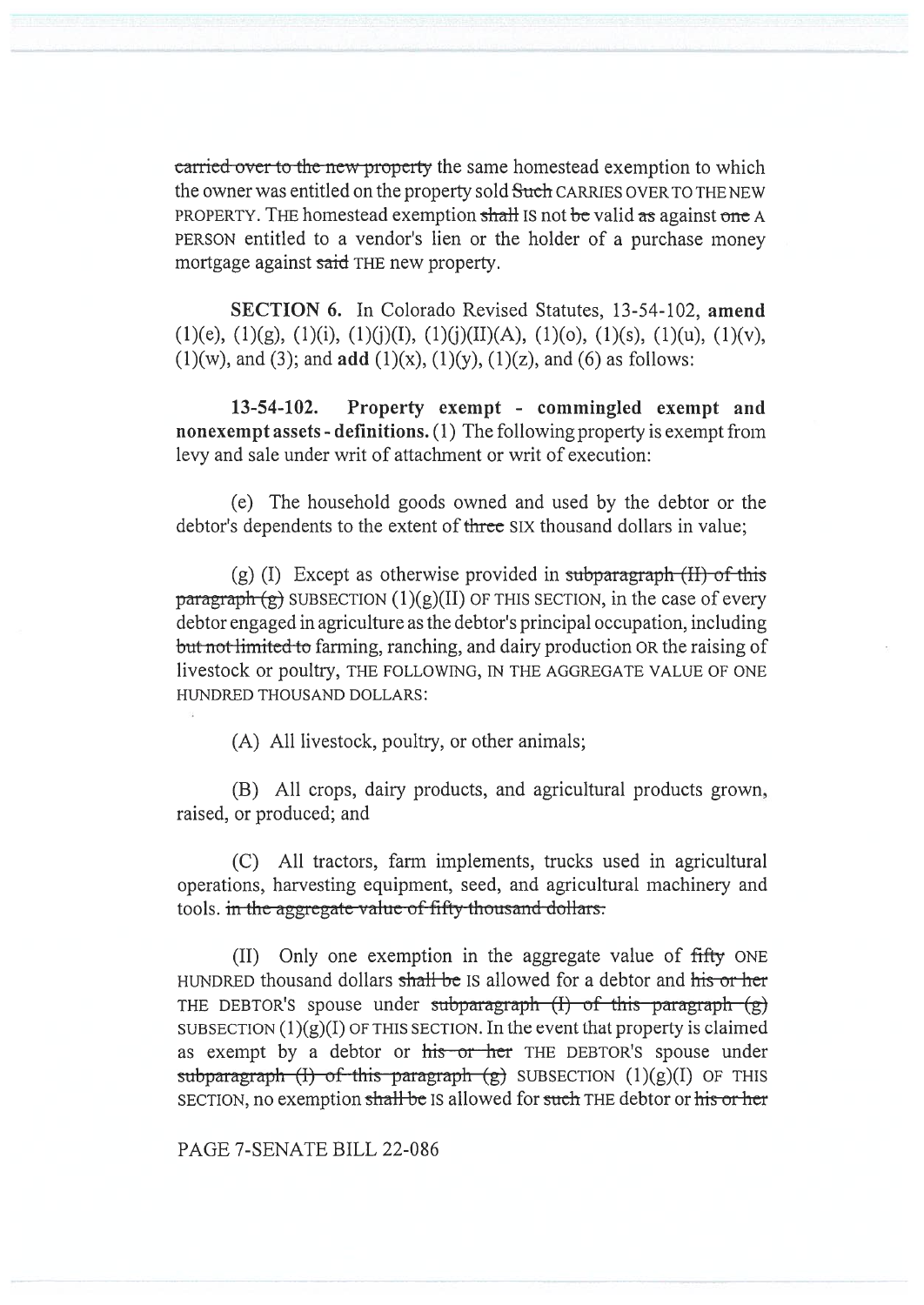THE DEBTOR'S spouse under paragraph  $(i)$  of this subsection  $(1)$  SUBSECTION (1)(i) OF THIS SECTION.

(i)  $(I)$  EXCEPT AS DESCRIBED IN SUBSECTION  $(1)(i)(II)$  OF THIS SECTION, the stock in trade, supplies, fixtures, maps, machines, tools, electronics, equipment, books, and business materials of a debtor THAT ARE used and kept for the purpose of carrying on:

(A) The debtor's primary gainful occupation, in the aggregate value of thirty SIXTY thousand dollars; or

(B) used and kept for Any other gainful occupation, in the aggregate value of ten TWENTY thousand dollars.

(II) except that Exempt property described in this paragraph  $(i)$ SUBSECTION  $(1)(i)$  may not also be claimed as exempt pursuant to paragraph  $(i)$  of this subsection  $(1)$  SUBSECTION  $(1)(i)$  OF THIS SECTION.

(j) (I) Up to two motor vehicles or bicycles kept and used by any debtor, in the aggregate value of seven thousand five-hundred FIFTEEN THOUSAND dollars; or

(II) (A) Up to two motor vehicles or bicycles kept and used by any elderly or disabled debtor WHO IS ELDERLY OR DISABLED or by any debtor with an elderly or disabled DEBTOR'S spouse or dependent WHO IS ELDERLY OR DISABLED, in the aggregate value of twelve thousand five hundred TWENTY-FIVE THOUSAND dollars.

(o) The full amount of any federal or state income tax refund attributed to an earned income tax credit or  $\alpha$  ANY child tax credit, WHETHER AS A REFUNDABLE TAX CREDIT OR AS A NONREFUNDABLE REDUCTION IN TAX;

(s) Property, including funds, held in or payable from any pension or retirement plan, or deferred compensation plan, AND HEALTH SAVINGS ACCOUNTS, including those in which the debtor has received benefits or payments, has the present right to receive benefits or payments, or has the right to receive benefits or payments in the future and including pensions or plans which THAT qualify under the federal "Employee Retirement Income Security Act of 1974", as amended; as an ANY employee pension benefit plan, as defined in 29 U.S.C. sec. 1002; any individual retirement

PAGE 8-SENATE BILL 22-086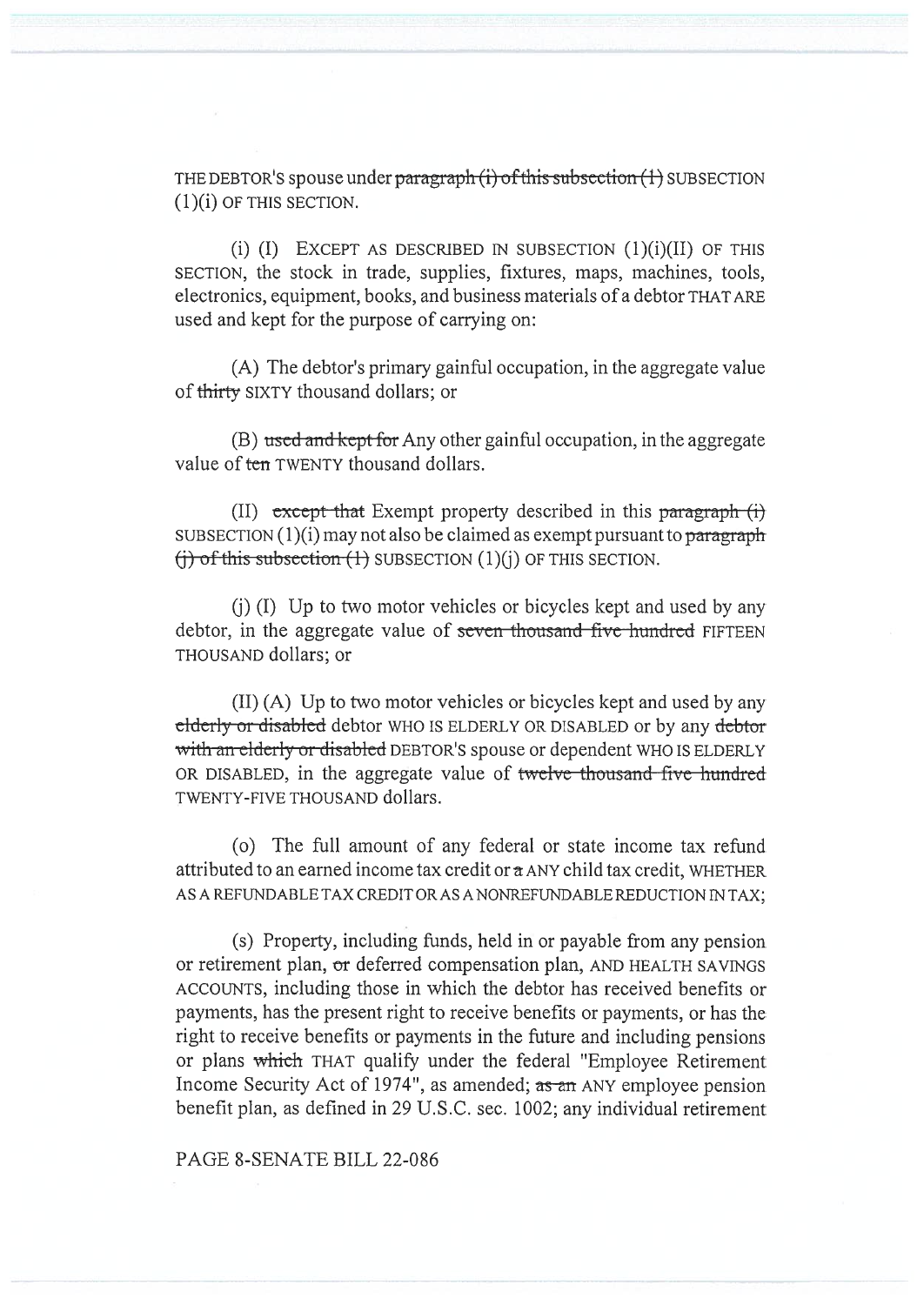account, as defined in 26 U.S.C. sec. 408; any Roth individual retirement account, as defined in 26 U.S.C. sec. 408A; and any plan, as defined in 26 U.S.C. sec. 401, and as these plans may be amended from time to time;

(u) Any court-ordered domestic support obligation or payment, including a maintenance obligation or payment or a child support obligation or payment; if the child support obligation or payment meets the requirements of section  $13-54-102.5$ ;

(v) Any claim for public or private disability benefits due, or any proceeds thereof OF SUCH A CLAIM, not otherwise provided for under law, up to four FIVE thousand dollars per month. Any claim or proceeds in excess of this amount is subject to garnishment in accordance with section 13-54-104.

(w)  $(H)$  Through June 1, 2021, Up to four TWO thousand FIVE HUNDRED dollars cumulative in a depository account or accounts in the name of the debtor.

## (II) This subsection  $(1)(w)$  is repealed, effective September 1, 2022.

(x) THE DEBTOR'S AGGREGATE INTEREST IN FIREARMS AND HUNTING AND FISHING EQUIPMENT HELD FOR PERSONAL, FAMILY, OR HOUSEHOLD USE OR FOR THE PERSONAL SAFETY OF THE DEBTOR AND MEMBERS OF THE DEBTOR'S HOUSEHOLD, NOT TO EXCEED ONE THOUSAND DOLLARS IN VALUE;

(y) (I) ANY ECONOMIC IMPACT PAYMENT HELD BY OR PAYABLE TO A DEBTOR OR TO A DEBTOR'S DEPENDENTS IN ANY FORM.

(II) As used in this subsection  $(1)(y)$  and in subsection  $(3)$  of THIS SECTION, UNLESS THE CONTEXT OTHERWISE REQUIRES, "ECONOMIC IMPACT PAYMENT" MEANS A PAYMENT FROM A FEDERAL, STATE, OR LOCAL GOVERNMENT TO A DEBTOR OR TO A DEBTOR'S DEPENDENTS TO ASSIST IN MANAGING THE ECONOMIC CONSEQUENCES OF A NATIONAL OR STATEWIDE EMERGENCY OR DISASTER. "ECONOMIC IMPACT PAYMENT" INCLUDES:

(A) ALL ECONOMIC IMPACT AND STIMULUS RECOVERY PAYMENTS TO DEBTORS PURSUANT TO THE FEDERAL "CORONAVIRUS AID, RELIEF, AND ECONOMIC SECURITY ACT", PUB.L. 116-136, AS AMENDED, OR OTHERWISE RELATING TO THE COVID-19 PANDEMIC; AND

PAGE 9-SENATE BILL 22-086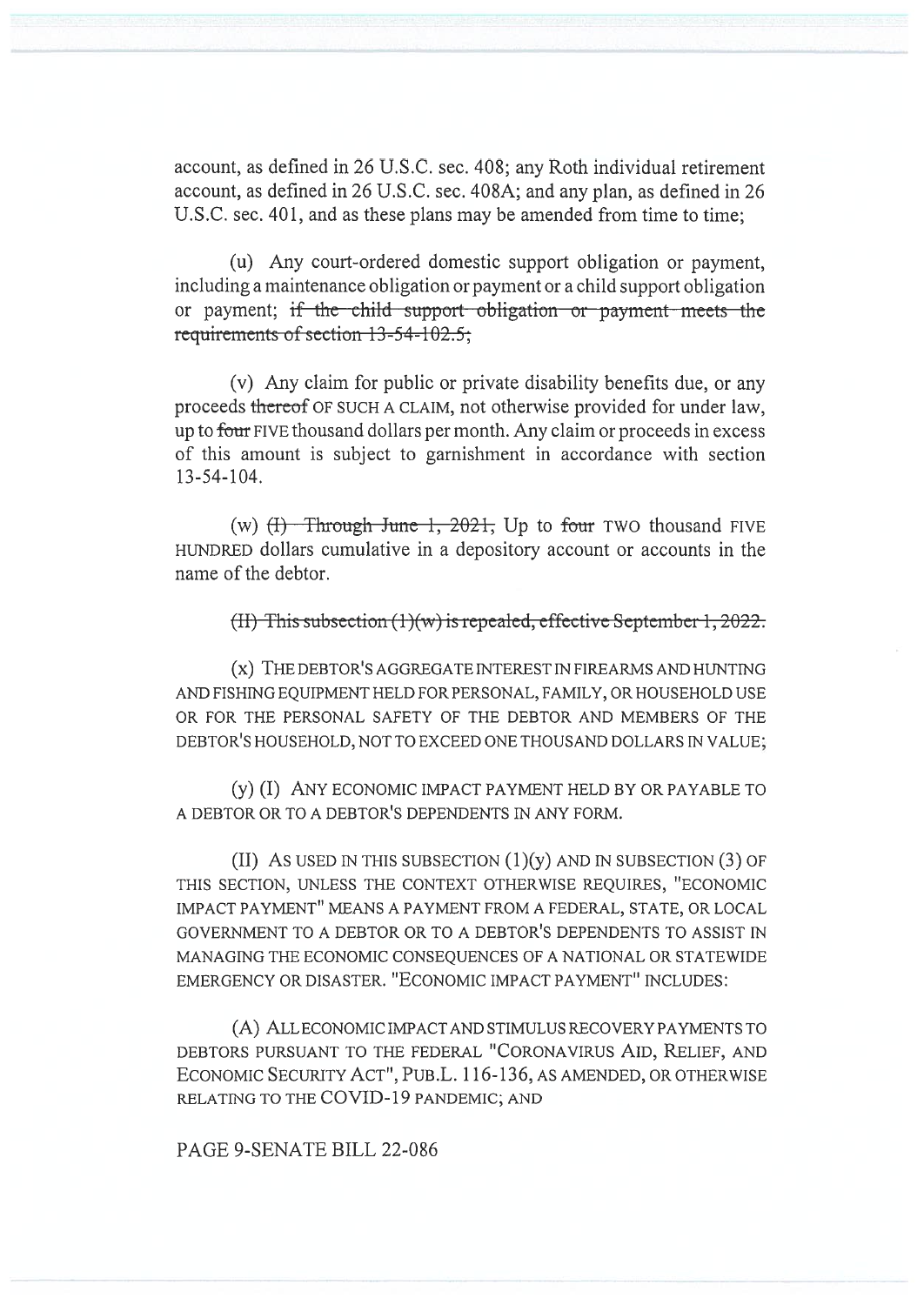(B) ALL OTHER ECONOMIC IMPACT OR STIMULUS RECOVERY PAYMENTS TO DEBTORS, WHICH PAYMENTS ARE AUTHORIZED TO ASSIST WITH ECONOMIC RECOVERY FROM THE COVID-19 PANDEMIC OR FROM ANY NATIONAL OR STATEWIDE EMERGENCY OR DISASTER. IT IS THE INTENT OF THE GENERAL ASSEMBLY THAT THIS DEFINITION BE INTERPRETED IN THE BROADEST POSSIBLE MANNER TO PROTECT SUCH PAYMENTS.

(z) ALL MONEY PLACED INTO A LIFE EXPECTANCY SET-ASIDE ACCOUNT OR SIMILAR RESERVE FUND, ESCROW, OR IMPOUND ACCOUNT, WHICH MONEY IS DERIVED FROM REVERSE MORTGAGE PROCEEDS THAT ARE DESIGNATED FOR USE TO PAY FOR REAL ESTATE PROPERTY TAXES; HOMEOWNER'S HAZARD, FLOOD, OR OTHER PROPERTY INSURANCE; OR OTHER HOME MAINTENANCE EXPENSES.

(3) Notwithstanding the provisions of paragraph  $(s)$  of subsection  $(1)(s)$  AND  $(1)(y)$  of this section, any ECONOMIC IMPACT PAYMENT AND ANY pension or retirement benefit or payment shall be IS subject to attachment or levy in satisfaction of a judgment taken for arrearages for child support or for child support debt, subject to the limitations containcd in section 13-54-104.

(6) To THE EXTENT THAT EXEMPT ASSETS ARE COMMINGLED WITH NONEXEMPT ASSETS, A FIRST-IN FIRST-OUT ACCOUNTING SHALL BE USED TO DETERMINE THE PORTION OF THE COMMINGLED ASSETS TO WHICH THE EXEMPTION APPLIES. IF EXEMPT ASSETS ARE COMMINGLED WITH NONEXEMPT ASSETS AS PART OF A SINGLE TRANSACTION, ANY AMOUNTS WITHDRAWN FROM AN ACCOUNT FOR THE PURPOSE OF SUCH TRANSACTION SHALL BE ASSESSED ON A PRO RATA BASIS. THIS SUBSECTION (6) APPLIES TO ALL PROVISIONS OF THE COLORADO REVISED STATUTES CONCERNING THE EXEMPTION OF ASSETS FROM SEIZURE, EXCEPT FOR EXEMPTIONS THAT REQUIRE SEGREGATION.

SECTION 7. In Colorado Revised Statutes, amend 13-54-102.5 as follows:

13-54-102.5. Child support payments - exemption.  $\leftrightarrow$  Any past or present child support obligation owed by a parent or child support payment made by a parent that is required by a support order is exempt from levy under writ of attachment or writ of execution for any debt owed by either parent. A child support payment is no longer exempt under the

PAGE 10-SENATE BILL 22-086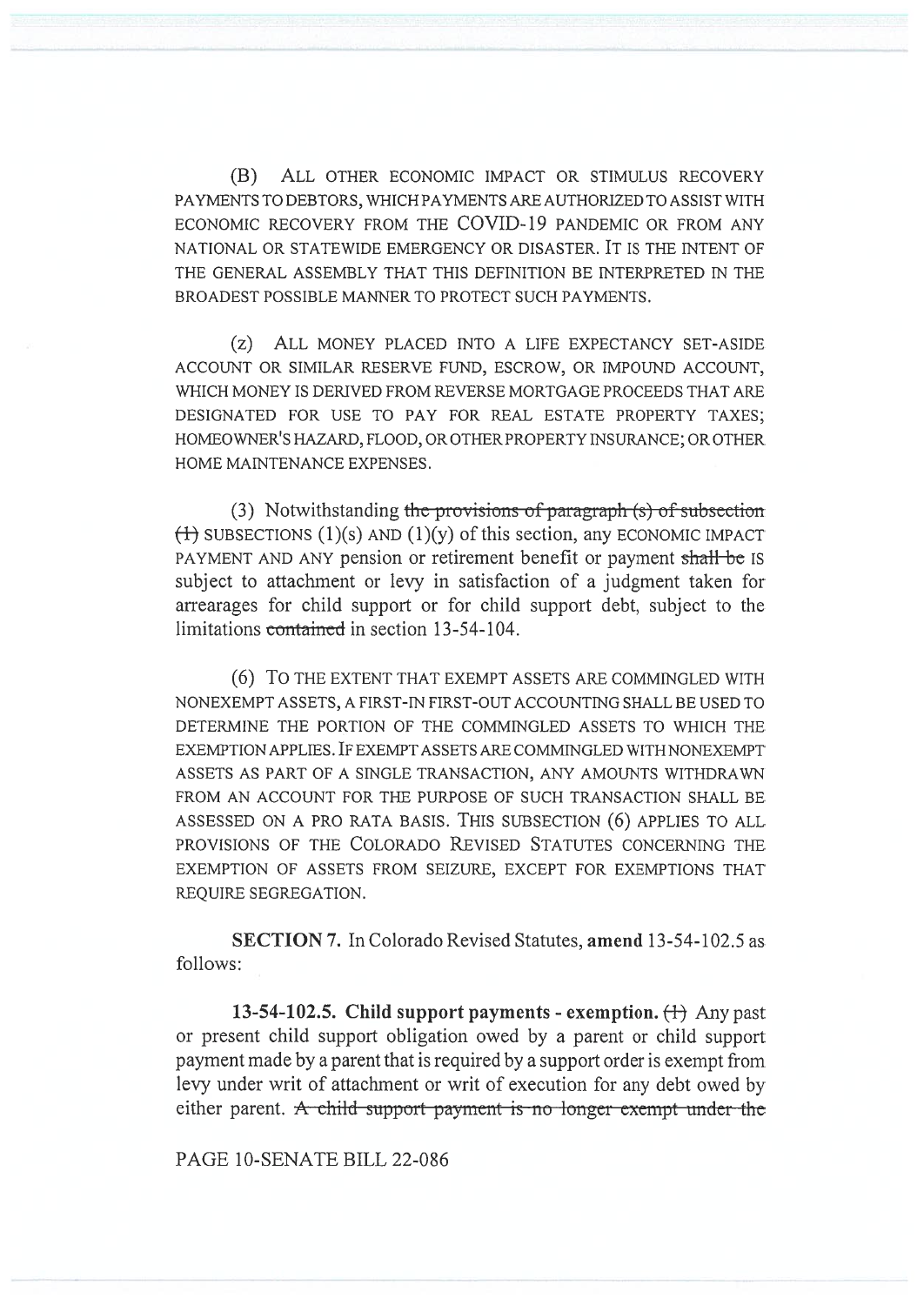provisions of this section if the recipient of the payment intermingles the payment-with-any-other moneys:

 $(2)$  A child support payment is only exempt under the provisions of subsection  $(1)$  of this section after the payment is deposited in a bank, savings and loan, or credit union account if the account is a custodial account for the benefit of the child designated for child support payments and if no moneys other than child support payments made pursuant to a support order or interest earned on the moncys in the account arc deposited into the account.

SECTION 8. In Colorado Revised Statutes, amend 8-80-103 as follows:

8-80-103. Assignment of benefits void - exemptions. Any assignment, pledge, or encumbrance of any right to benefits which THAT are or may become due or payable under articles 70 to 82 of this title shall be TITLE 8 ARE void. Except as provided in the "Colorado Child Support Enforcement Procedures Act", article 14 of title 14, C.R.S., such rights to benefits shall be ARE exempt from levy, execution, attachment, or any other remedy provided for the collection of debt. Benefits received by any individual so long as they are not mingled with other funds of the recipient; shall be ARE exempt from any remedy for the collection of all debts except debts incurred for necessaries furnished to such THE individual, his THE INDIVIDUAL'S spouse, or THE INDIVIDUAL'S dependents during the time when such THE individual was unemployed or child support debt or arrearages as specified in article 14 of title 14. C.R.S. Any waiver of any exemption provided for in this section shall be IS void.

SECTION 9. Safety clause. The general assembly hereby finds,

## PAGE 11-SENATE BILL 22-086